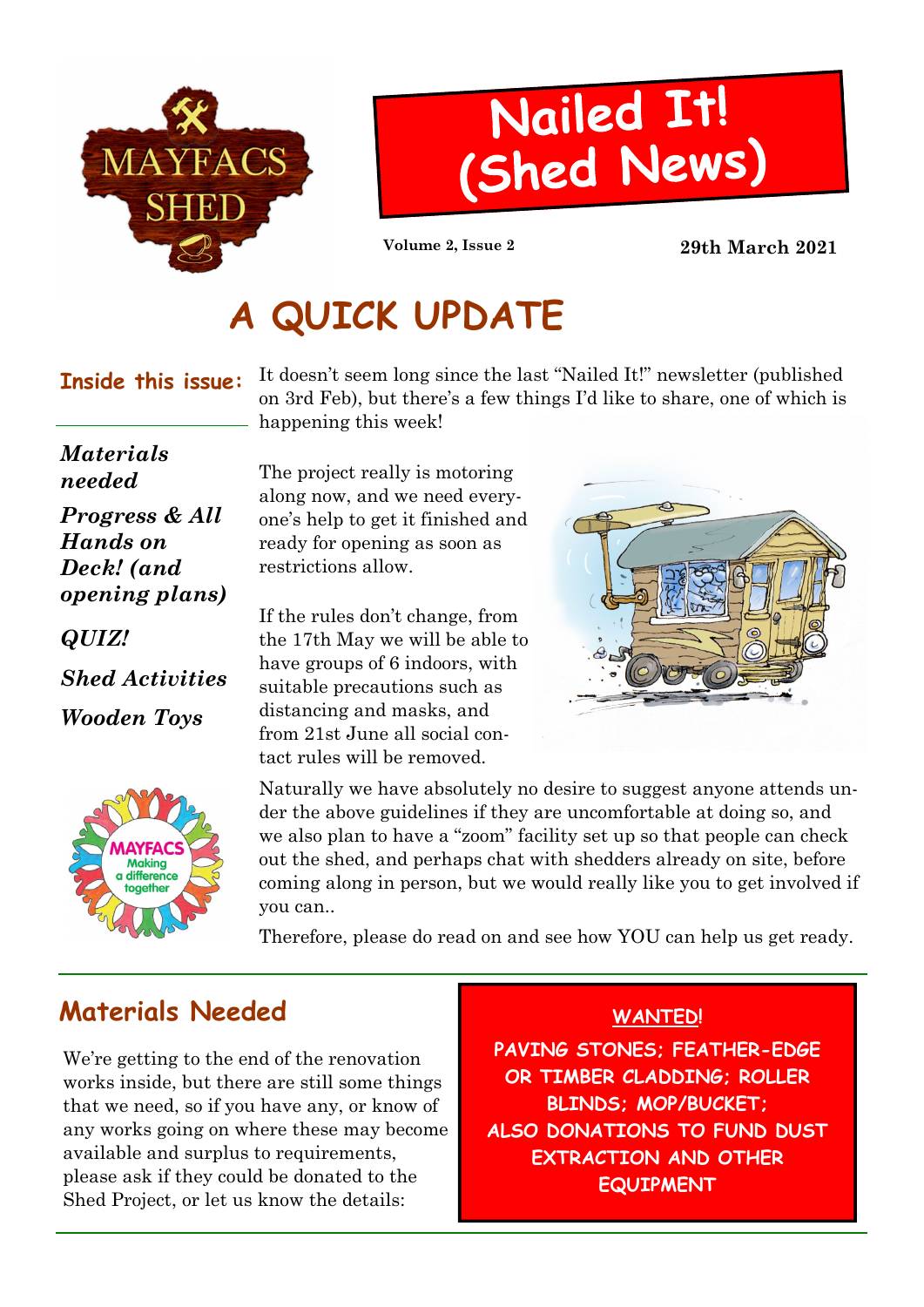### PROGRESS REPORT - ALL HANDS ON SHED!

Not a lot of progress on site since the last Newsletter I'm afraid.

I've been working on the admin and finances, as well as catching up on personal stuff that had been left behind while I concentrated on the Shed for the last few months (it's amazing how paperwork piles up!).

However, we really do need to get some outside jobs completed soon, mainly so we can clear and store some of the items that are in-



side, and enable the place to be cleaned and fitted out, so it's all hands on deck please if you can.

I circulated a list and request for help by email about a week ago, but sadly have only had a few replies.

PLEASE do let me know if you can either lead a small group, or be part of one, working outside now we are allowed to do so.

The electrician and plumber have both been busy with "proper work" but hopefully will be able to return very soon and finish off. Meanwhile, I'm also making plans for "opening" the Shed to start regular activities and socializing.

The plan is initially to have a "soft opening" with some small groups, and then in early July have a "Grand Opening", when we hope the weather will be kinder and we can incorporate some other village groups and societies in what promises to be a refreshingly "public" event. We have some fantastic surprises lined up for that!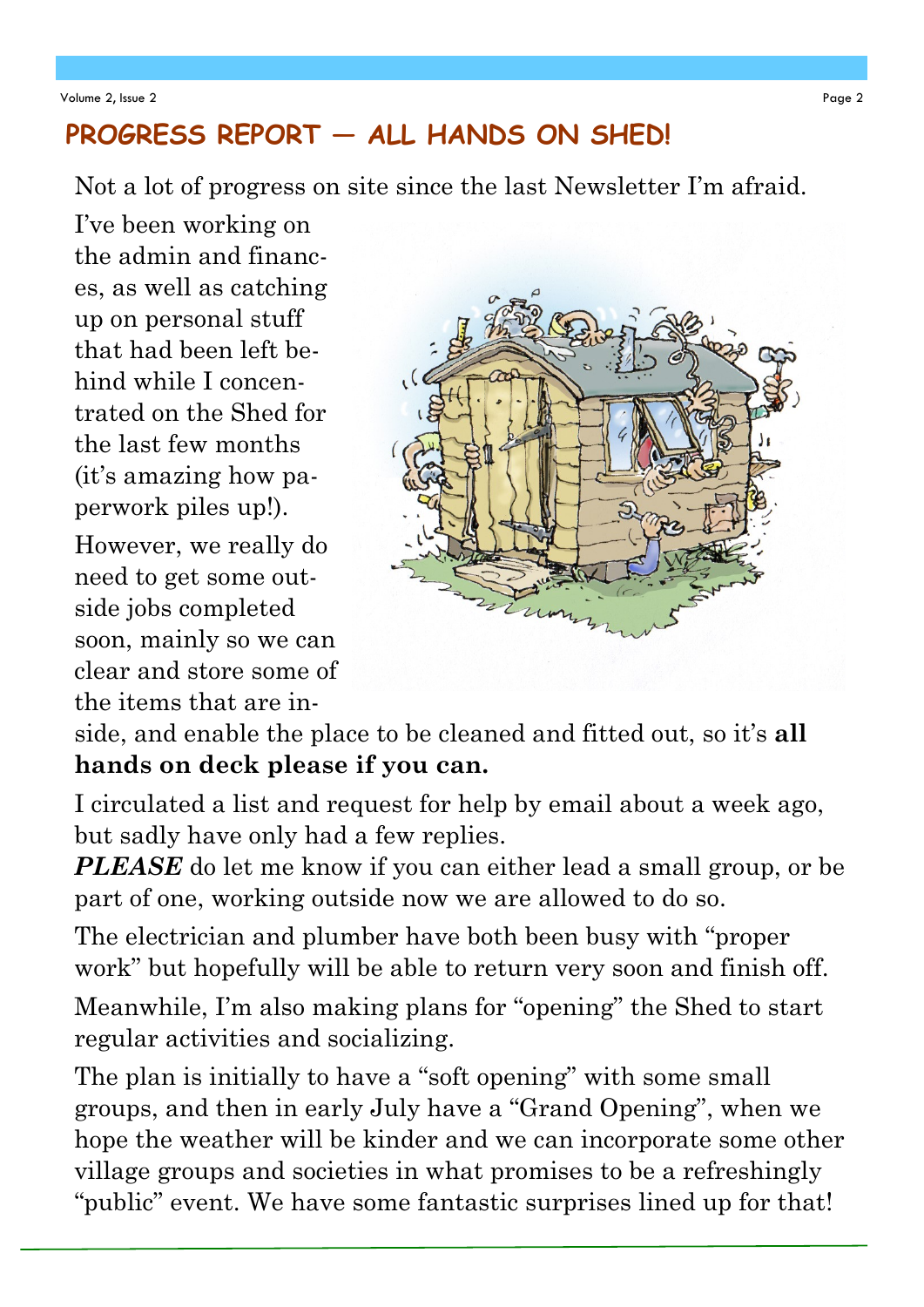# Support the Shed at This Week's Quiz

Some people have attended the first two of these online "zoom" quizzes supporting the Shed and also having fun! And they're Free!

They're not "high-brow" and are what can best be described as informal" (a cross between the Vicar of Dibley and The Muppet Show!)

At the first Quiz in December Kelly-Anne managed to win a prize for the Shed of a Palm Planer from Triton Tools, however there's no pressure to win, just come along and have some fun taking part.



The last Quiz of the trio is **this Wednesday 31st** 

March, which is "National Crayoning Day" so in

addition to general knowledge there will questions from around the crayoning world!!

The "room" opens at 6.30pm for a 7pm start; just follow this link

https://zoom.us/j/92040833494? pwd=YjF5czR0TFVHck9tblRueUZ3b0diQT09

(you shouldn't need it, but the Meeting ID is: 920 4083 3494 and Passcode: 206454). We really hope to see as many of you there as possible to support us!

### Shedding Activities

Whilst we're busy creating the Shed as a space for you to use, we would very much like to hear from you about the type of activities that YOU would like to do once it's open.

Please do let us know your interests, or perhaps things that you would like to learn how to do but have never had the opportunity (contact details on the back page).

Also, if you are skilled in something, and would be willing to pass that skill on to someone else, please also let us know as we can then put people in touch with each other to share skills.